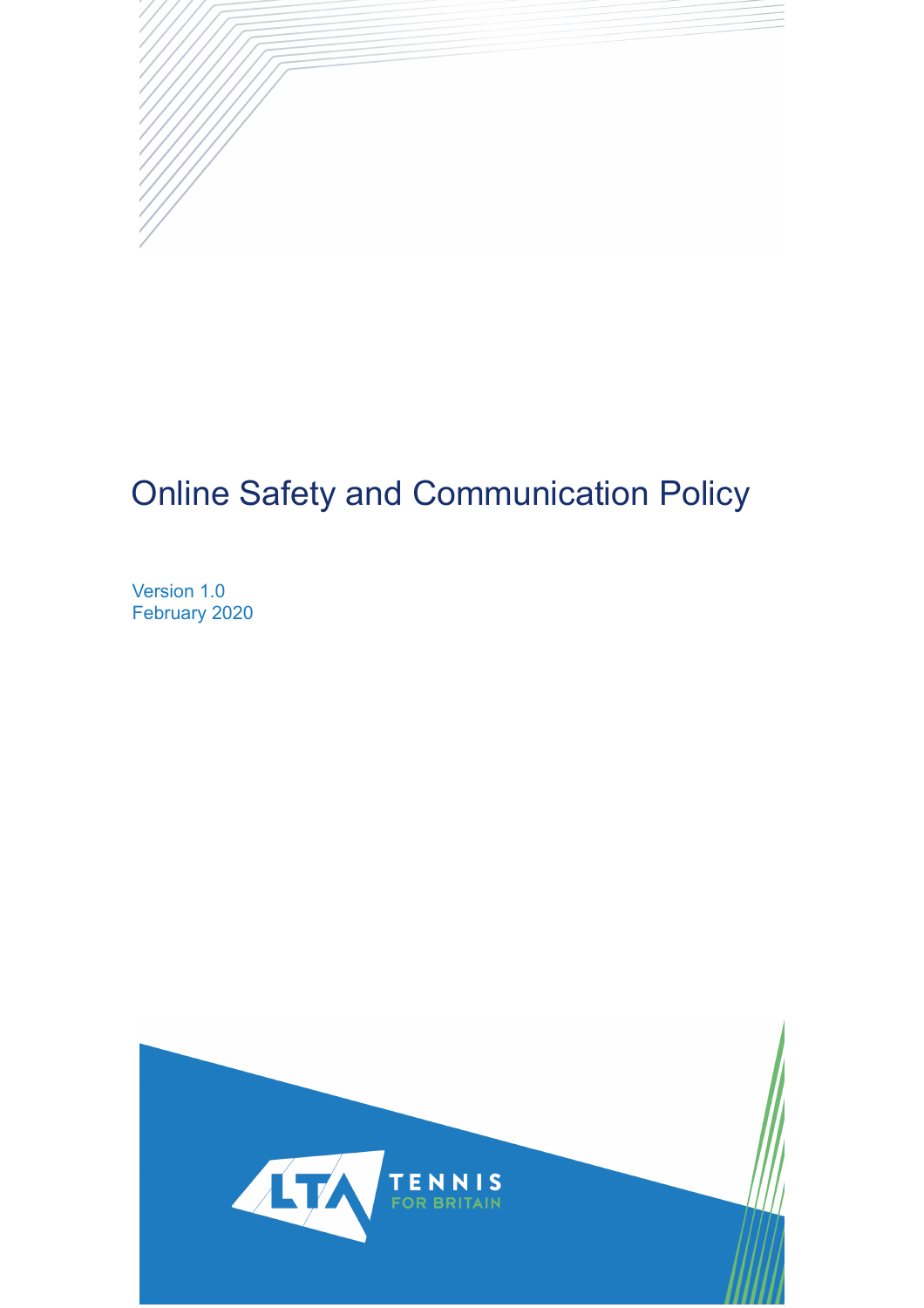# ONLINE SAFETY AND COMMUNICATION POLICY TEMPLATE

Tennis Cornwall strives to ensure that all children (anyone under 18) and adults at risk are safeguarded from abuse and have an enjoyable tennis experience.

This document sets out how the [club/county] uses the internet and social media, and the procedures for doing so. It also outlines how we expect staff, coaches, volunteers, players and parents/carers, to behave online and communicate with players.

The principles in this policy apply no matter which current or future technology is used.

The purpose of this policy is to:

- Protect children involved in with our organisation and who make use of technology (such as mobile phones, tablets, games consoles and the internet).
- Provide staff, coaches and volunteers with policy and procedure information regarding online safety and inform them how to respond to incidents
- Ensure our organisation operates within the law regarding how we behave online

#### **We recognise that**

- the online world provides everyone with many opportunities; however it can also present risks and challenges
- we have a duty to ensure that all children and adults involved in our organisation are protected from potential harm online
- we have a responsibility to help keep children safe online, whether or not they are using [club/county]'s network and devices
- all children, regardless of age, disability, gender reassignment, race, religion or belief, sex or sexual orientation, have the right to equal protection from all types of harm or abuse
- working in partnership with children, their parents, carers and other organisations is essential in helping them to be responsible in their approach to online safety

#### **We will seek to keep children safe by**

- understanding the safety aspects, including what is acceptable and unacceptable behaviour for staff, coaches, volunteers and children, when using website, social media, apps and other forms of digital communication
- being aware that it doesn't matter what device is being used for digital interaction, but that the same safety aspects apply whether it is a computer, mobile phone or game console

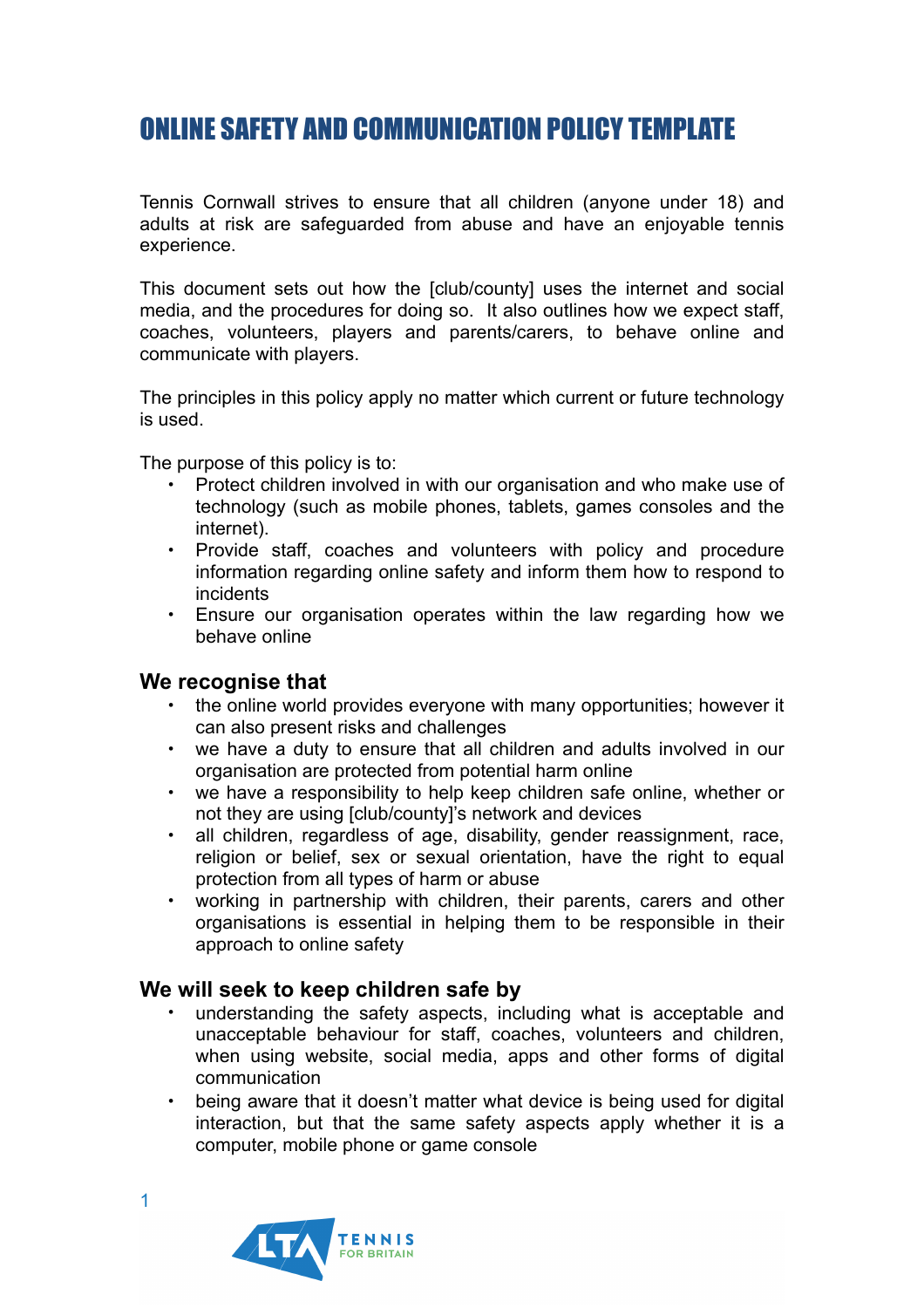- when using social media platforms, ensure that we adhere to relevant legislation and good practice
- ensuring the person managing our organisation's online presence is suitably trained and experienced

# **Managing our online presence**

Our online presence through our website or social media platforms will adhere to the following guidelines:

- all social media accounts will be password-protected, and at least two members of staff and/or volunteers will have access to each account and password
- social media accounts will be monitored by a designated person, who will have been appointed by the committee
- the designated person managing our online presence will seek advice from our Welfare Officer / County Safeguarding Officer and the LTA to advise on safeguarding requirements as required
- the designated person will remove any inappropriate posts, explaining why, and informing anyone who may be affected (as well as the parents of any children involved)
- account, page and event settings will be set to 'private' so that only those invited can see their content
- social media pages/groups (e.g. Facebook pages/groups) used to communicate with children must be an organization, community or sports group and not personal
- identifying details such as a child's home address, school details, telephone number or email will not be posted on social media platforms
- any posts or correspondence will be of a professional purpose
- we'll make sure children are aware of who manages our social media accounts and who to contact if they have any concerns about the running of the account
- parents will be asked to give their consent for us to communicate with their children through social media, or by any other means of communication
- parents will need to give consent for photographs or videos of their child to be posted on social media
- all of our accounts and email addresses will be appropriate, fit for purpose and only used for club/county specific activities

## **What we expect of staff, coaches and volunteers**

- they should be aware of this policy and behave in accordance with it
- they should seek the advice from our Welfare Officer / County Safeguarding Officer and the LTA if they have any concerns about the use of the internet or social media
- any messages they wish to send out to children must be sent through the designated person responsible for the organisation's online presence
- they must not 'friend' or 'follow' children from personal accounts on social media

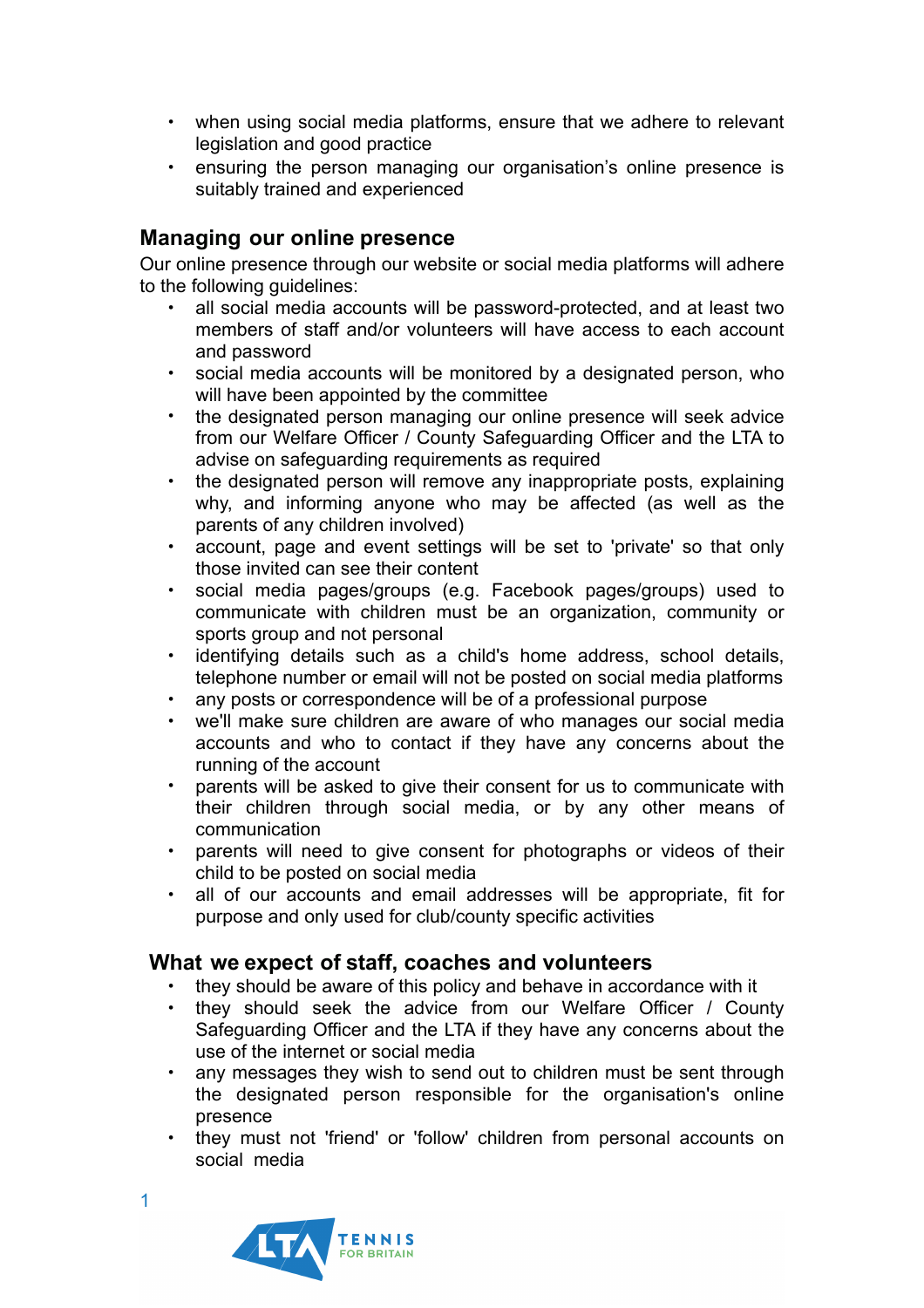- they must make sure any content posted is accurate and appropriate
- they must not communicate with children via personal accounts or private messages
- they must communicate with parents through email or in writing, or use an organisational account, profile or website rather than via personal social media accounts
- they must copy in parents or at least one other member of staff, coach or volunteer should to any communications sent to children
- they must avoid communication with children beyond dedicated event or activity timings , unless it is necessary for professional purposes (i.e. emergencies, whilst on a trip, etc.) and contacting the parents is not possible
- they must sign off any communication in a professional manner, avoiding the use of emojis or symbols such as kisses ("X's")
- they must respond to any disclosure of abuse in line with the safeguarding policy
- they must not engage in sexting, or send pictures or messages that are abusive, obscene, inappropriate, indecent or menacing to anyone

# **What we expect of children**

- they should be aware of this policy
- they should follow the guidelines set out in our acceptable use statement on all devices

#### **What we expect of parents/carers**

- they should be aware of this policy and behave in accordance with it
- they should seek the advice from our Welfare Officer / County Safeguarding Officer and the LTA if they have any concerns about the use of the internet or social media
- they should communicate with staff, coaches and volunteers in a professional and appropriate manner
- they must not engage in sexting, or send pictures or messages that are abusive, obscene, inappropriate, indecent or menacing to anyone

## **Using mobile phones or other devices to communicate**

When using mobile phone or other devices to communicate, we will take the following precautions to help keep children safe:

- staff, coaches and volunteers will communicate through parents directly or copy them into all messages to children
- where it is necessary to contact children directly, and it is not possible to copy for the parents into the message, we will seek parental consent to do this
- messages will be used for professional communication, such as reminders about lesson times, meeting points etc.
- if a child tries to engage a member of staff, coach or volunteer in a conversation which is not of a professional manner (for example, their personal life), the member of staff, coach or volunteer will:
	- o end the conversation or not reply